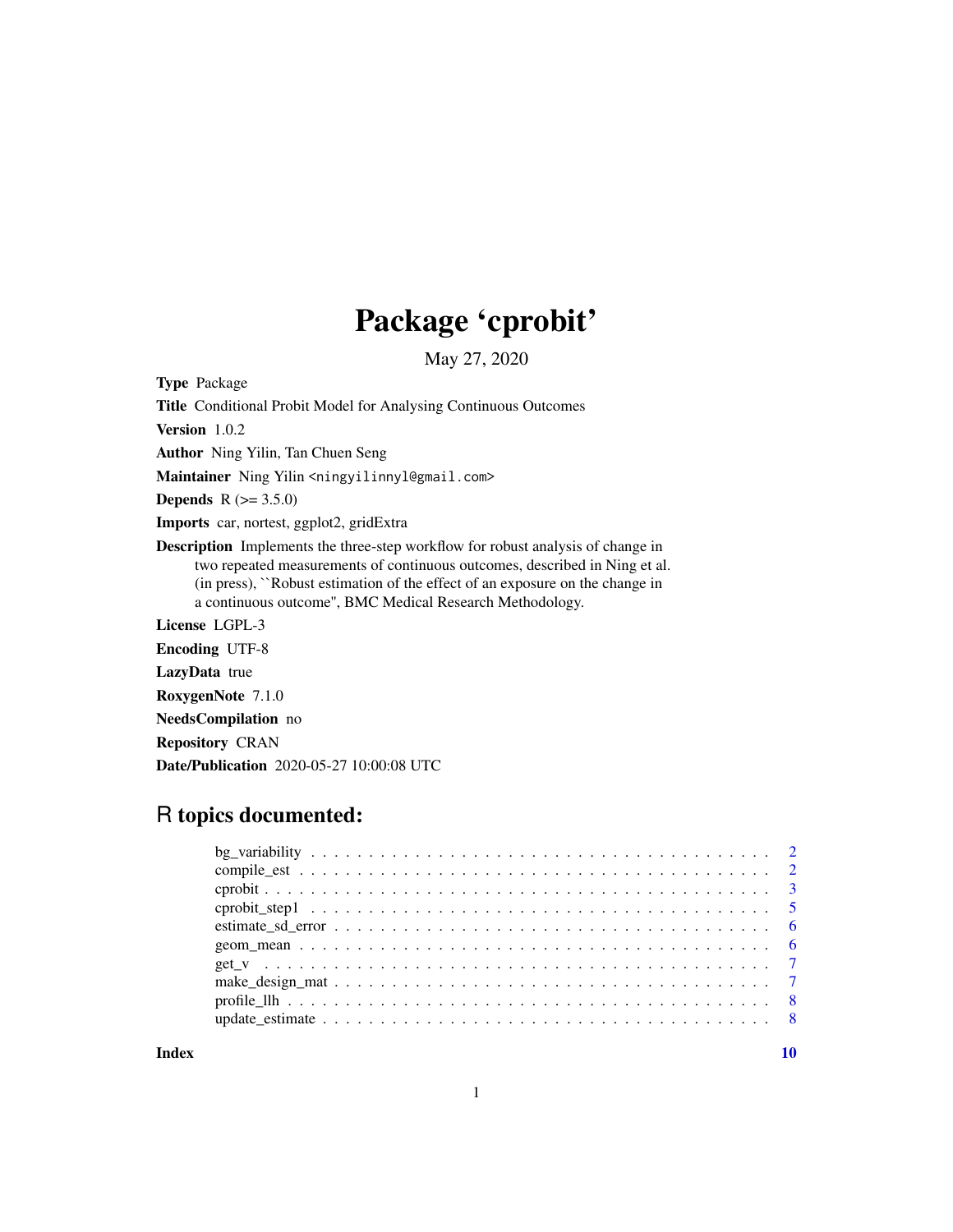<span id="page-1-0"></span>

#### Description

A simulated dataset containing the variability of inpatient point-of-care blood glucose (BG) measurements from 1200 non-critical care adult patients in medical ward. BG variability is measured as the standard deviation of the BG readings within a day. Data was simulated based on real data.

#### Usage

bg\_variability

#### Format

A data frame with 1200 rows and 7 variables:

subject\_id Subject ID of each patient.

case\_id Case ID, with 1 and 2 referring to the first and second follow-up respectively.

y BG variability of the first and second follow-up.

t Binary indicator for the second follow-up.

sd0 Baseline BG variability.

age Patients' age.

female Binary indicator for being female.

| compile_est | Inpernal function: generate commonly used summary statistics for es- |
|-------------|----------------------------------------------------------------------|
|             | timates.                                                             |

#### Description

Inpernal function: generate commonly used summary statistics for estimates.

#### Usage

```
compile_est(
  var,
  est,
  se = NULL,z_score = NULL,
  pval = NULL,
  value\_null = 0,
  ci_lower = NULL,
  ci\_upper = NULL,prefix = NULL,postfix = NULL
)
```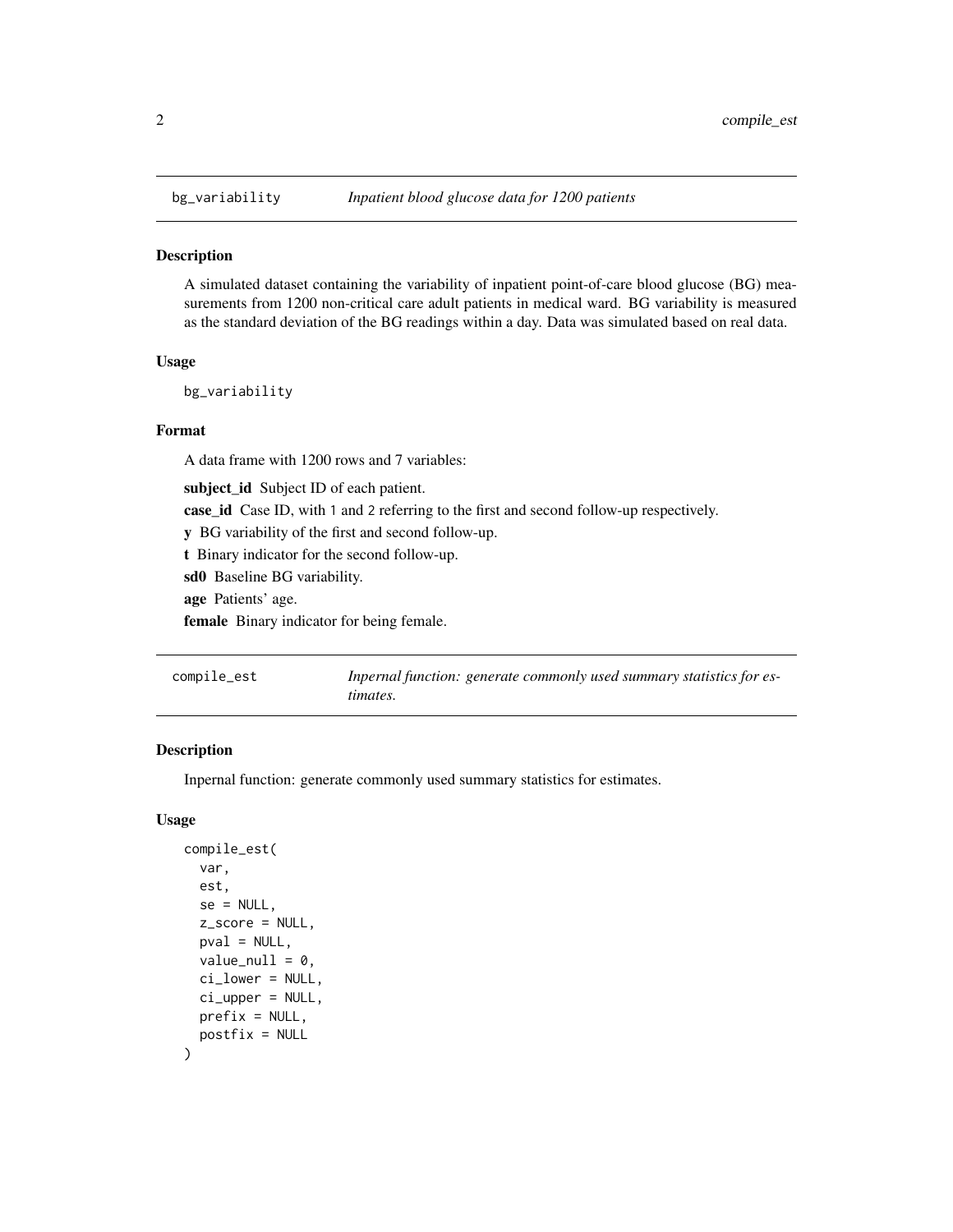#### <span id="page-2-0"></span>cprobit 3

#### Arguments

| var        | Names of variables.                                                              |
|------------|----------------------------------------------------------------------------------|
| est        | Estimated regression coefficients.                                               |
| se         | SE of estimates.                                                                 |
| z_score    | Z score of estimates, i.e., est / se.                                            |
| pval       | P-value of estimates.                                                            |
| value_null | Null effects for estimates, either with length 1 or length of est. Default is 0. |
| $ci_lower$ | Lower bound of 95% CI of estimates.                                              |
| ci_upper   | Upper bound of 95% CI of estimates.                                              |
| prefix     | Prefix to the column names in the data. frame returned.                          |
| postfix    | Postfix to the column names in the data. frame returned.                         |

#### Details

Vectorised, as long as the length of the input match.

| cprobi |  |
|--------|--|
|--------|--|

Apply the three-step workflow for the analysis of two repeated out*comes from each subject*

#### Description

Apply the three-step workflow for the analysis of two repeated outcomes from each subject

#### Usage

```
cprobit(
  formula,
  dat,
  index,
  transform = NULL,
  lambda = NA,
  resid_pval_threshold = 0.05
)
## S3 method for class 'cprobit'
summary(object, plot = FALSE, ...)
## S3 method for class 'cprobit'
print(x, \ldots)
```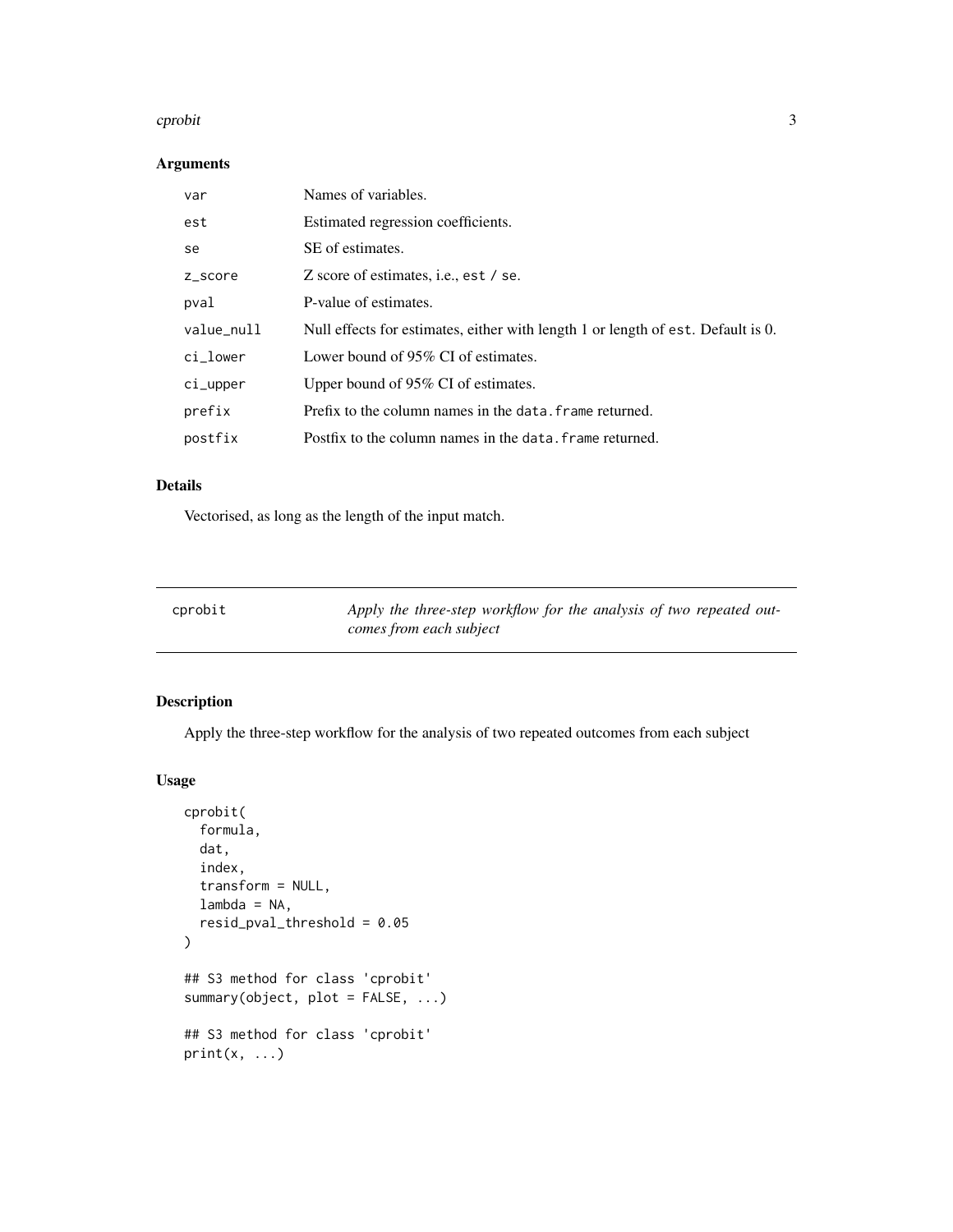#### Arguments

| formula              | Formula for the model. Do not convert data type within the formula (e.g.,<br>$factor(x)$ is not supported in formula). See Details.                                                                                                      |
|----------------------|------------------------------------------------------------------------------------------------------------------------------------------------------------------------------------------------------------------------------------------|
| dat                  | A data frame in the long format, with each row corresponding to one mea-<br>surement from one subject, and two columns indicating the subject and case ID<br>respecitively. Variable names must not contain space or special characters. |
| index                | Names of variables indicating subject and case ID. Case ID must be coded as<br>integers 1 and 2.                                                                                                                                         |
| transform            | Whether a Box-Cox transformation should be applied to the outcome, taking<br>value NULL (the default), TRUE or FALSE.                                                                                                                    |
| lambda               | Value of the Box-Cox transformation parameter to use. Default is NA, in which<br>case it will be estimated from data.                                                                                                                    |
| resid_pval_threshold |                                                                                                                                                                                                                                          |
|                      | The threshold for the Lilliefors p-value of the residuals to determine whether a<br>Box-Cox transformation on the outcome is necessary. Default is 0.05.                                                                                 |
| object               | Model fitted using cprobit function.                                                                                                                                                                                                     |
| plot                 | Wether residual qq-plots should be plotted. Default is FALSE.                                                                                                                                                                            |
| $\ddots$ .           | Additional arguments affecting the summary produced (not yet implemented).                                                                                                                                                               |
| $\times$             | Model fitted using cprobit function.                                                                                                                                                                                                     |

#### Details

Specify the formula for the repeated measurements instead of the change in the outcome, but without any time-invariant component that would have been eliminated after taking the difference. Interaction between two variables can be specified in the formula using \* or :, but users need to create their own variable for interaction involving three or more variables.

If transform = NULL, the workflow will determine the need for a Box-Cox transforamtion on the outcome (i.e., Step 3) based on the residual diagnostics in Step 2. A Box-Cox transforamtion will be used if the p-value of the Lilliefors test is smaller than resid\_pval\_threshold (default is 0.05). If transform = TRUE, analyses will always be performed on both the observed and Box-Cox transformed outcomes. If transform = FALSE, analysis will only be performed on the observed outcomes.

#### Value

Returns a list.

#### References

- GEP Box, DR Cox. An Analysis of Transformations. Journal of the Royal Statistical Society. Series B (Methodological). 1964;26:211–52.
- DM Hawkins, S Weisberg. Combining the box-cox power and generalised log transformations to accommodate nonpositive responses in linear and mixed-effects linear models. South African Stat J. 2017;51:317–28.
- HW Lilliefors. On the Kolmogorov-Smirnov Test for Normality with Mean and Variance Unknown. J Am Stat Assoc. 1967;62:399.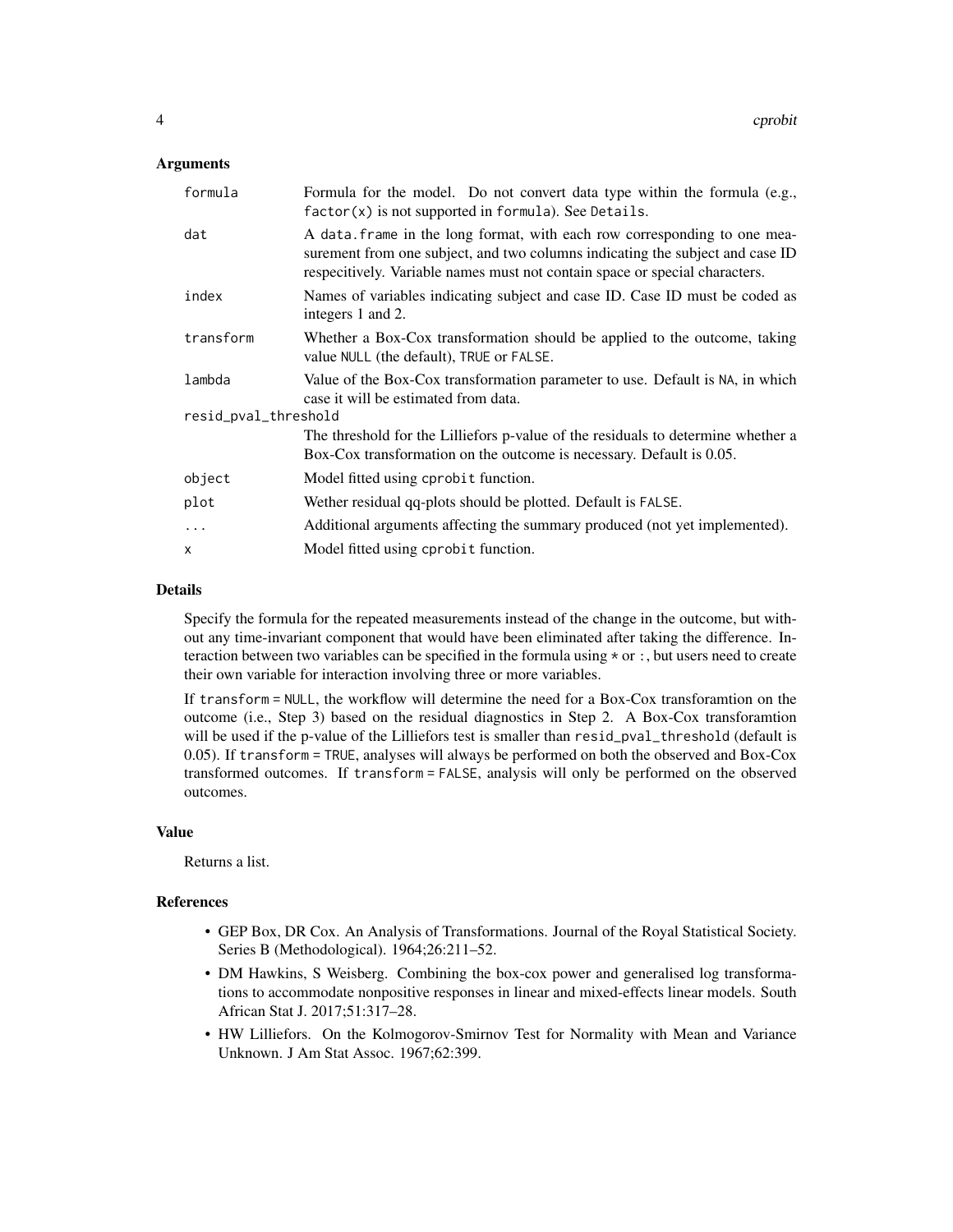<span id="page-4-0"></span>• Y Ning, NC Støer, PJ Ho, SL Kao, KY Ngiam, EYH Khoo, SC Lee, ES Tai, M Hartman, M Reilly, CS Tan. Robust estimation of the effect of an exposure on the change in a continuous outcome. BMC Medical Research Methodology (in press).

#### Examples

```
# Apply the three-step workflow to assess the association between the
# baseline glucose variability and the change in the glucose variability in
# the subsequent two days.
# Although age and gender are available, they do not need to be explicitly
# adjusted for in the cprobit model.
data(bg_variability)
head(bg_variability)
model \leq cprobit(formula = y \sim t + t:sd0, dat = bg_variability,
                 index = c("subject_id", "case_id"))
summary(model, plot = TRUE)
```
cprobit\_step1 *Inpernal function: step 1 of the proposed workflow*

#### **Description**

Implements the Step 1 of the proposed workflow, where a cprobit model is applied to analyse whether there is an increase in the outcome within each subject.

#### Usage

```
cprobit_step1(y_name, x_names, dat_diff, var_names = NULL)
```
#### Arguments

| y_name     | Name of outcome variable for Step 1.          |
|------------|-----------------------------------------------|
| $x$ _names | Names of covariates for Step 1.               |
| dat diff   | A data. frame containing the difference data. |
| var_names  | Variable names for the estimates.             |

#### Value

Returns a data.frame summarising the Step 1 estimates (coef) and the covariance matrix for the Step 1 estimates (vcov).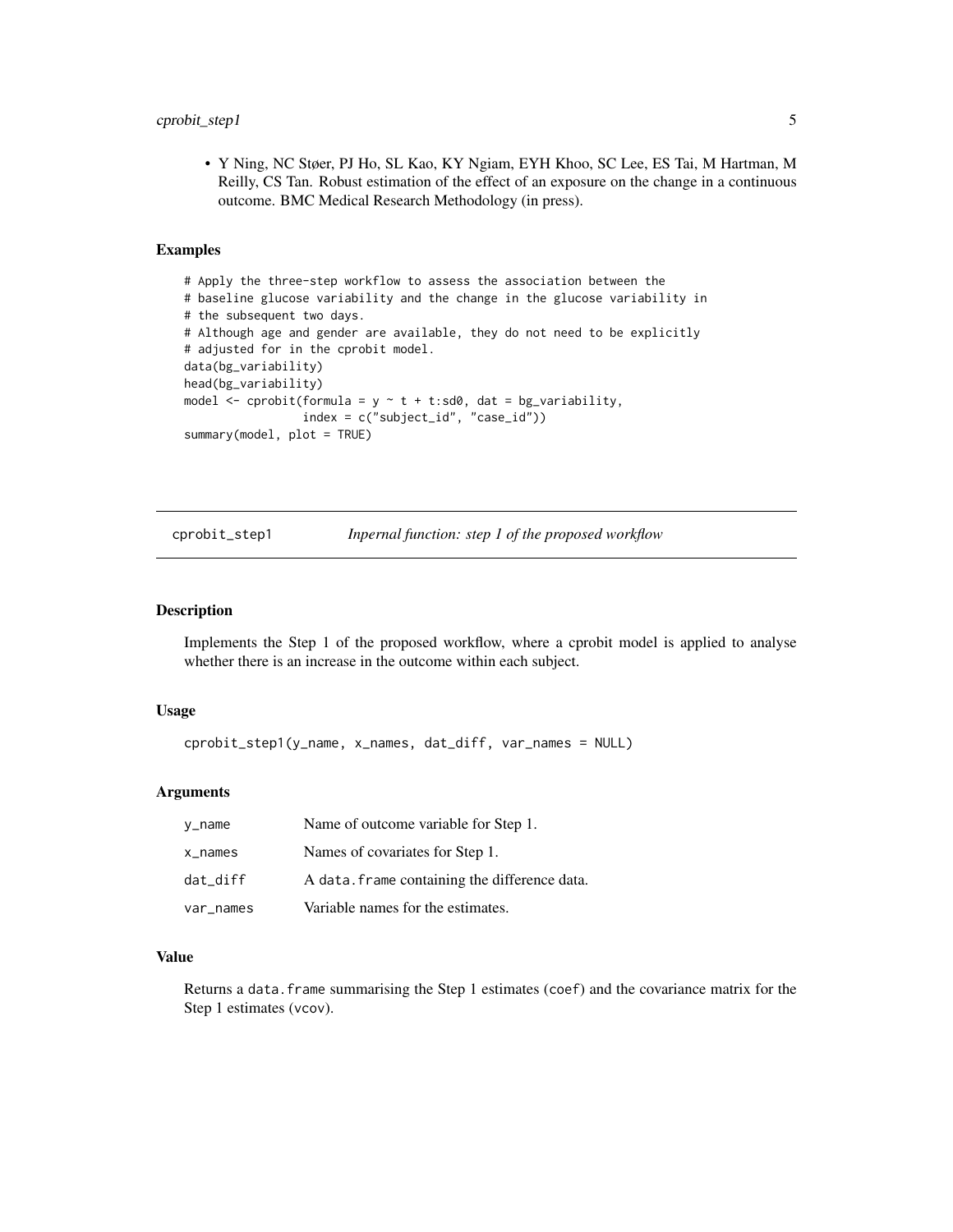<span id="page-5-0"></span>

#### Description

Inpernal function: estimate the SD of error terms in the difference model

#### Usage

```
estimate_sd_error(beta_c, y1, y2, lambda = NA, design_mat_diff)
```
#### Arguments

| beta_c          | Numeric vector of Step 1 estimates.                                                                           |
|-----------------|---------------------------------------------------------------------------------------------------------------|
| y1              | Numeric vector of the observed outcome at observation time 1.                                                 |
| y2              | Numeric vector of the observed outcome at observation time 2.                                                 |
| lambda          | The Box-Cox transformation parameter. Default is NA, indicating no need for a<br>transformation. See Details. |
| design_mat_diff |                                                                                                               |
|                 | Numeric matrix of the design matrix for difference.                                                           |

#### Value

Returns the estimate for sigma\_delta if lambda = NULL, or sigma\_delta\_lambda on the transformed scale.

geom\_mean *Inpernal function: compute geometric mean of a positive variable*

#### Description

Inpernal function: compute geometric mean of a positive variable

#### Usage

```
geom_mean(x)
```
#### Arguments

x A numeric vector.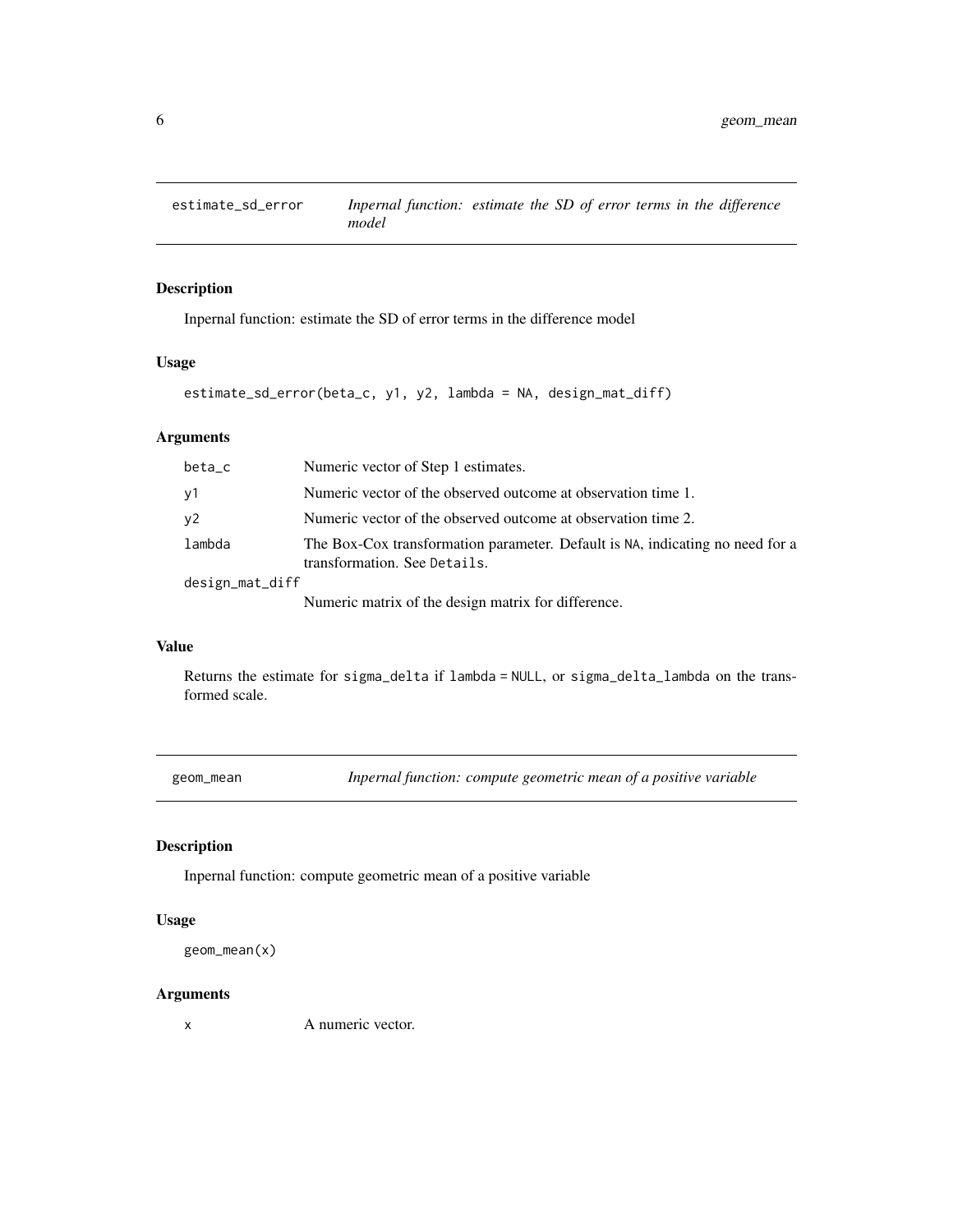<span id="page-6-0"></span>

#### Description

Inpernal function: compute difference in the (transformed) outcome

#### Usage

 $get_v(y1, y2, lambda = NA, scaled = TRUE)$ 

#### Arguments

| y1     | Numeric vector of the observed outcome at observation time 1.                                                 |
|--------|---------------------------------------------------------------------------------------------------------------|
| y2     | Numeric vector of the observed outcome at observation time 2.                                                 |
| lambda | The Box-Cox transformation parameter. Default is NA, indicating no need for a<br>transformation. See Details. |
| scaled | Whether the difference in the transformed outomes should be scaled by the Ja-<br>cobian.                      |

#### Value

Returns the difference in the observed outcomes if lambda = NA, or the difference in the scaled transformed outcomes with transformation parameter lambda.

make\_design\_mat *Inpernal function: construct design matrix without the intercept term.*

#### Description

Inpernal function: construct design matrix without the intercept term.

#### Usage

```
make_design_mat(lp, dat, remove_intercept = TRUE)
```
#### Arguments

| lp               | Formula for the linear predictor part, as a string.                        |  |
|------------------|----------------------------------------------------------------------------|--|
| dat              | Data to construct the design matrix from.                                  |  |
| remove_intercept |                                                                            |  |
|                  | Whether the first column should be removed. Default is TRUE (to remove the |  |
|                  | intercept term).                                                           |  |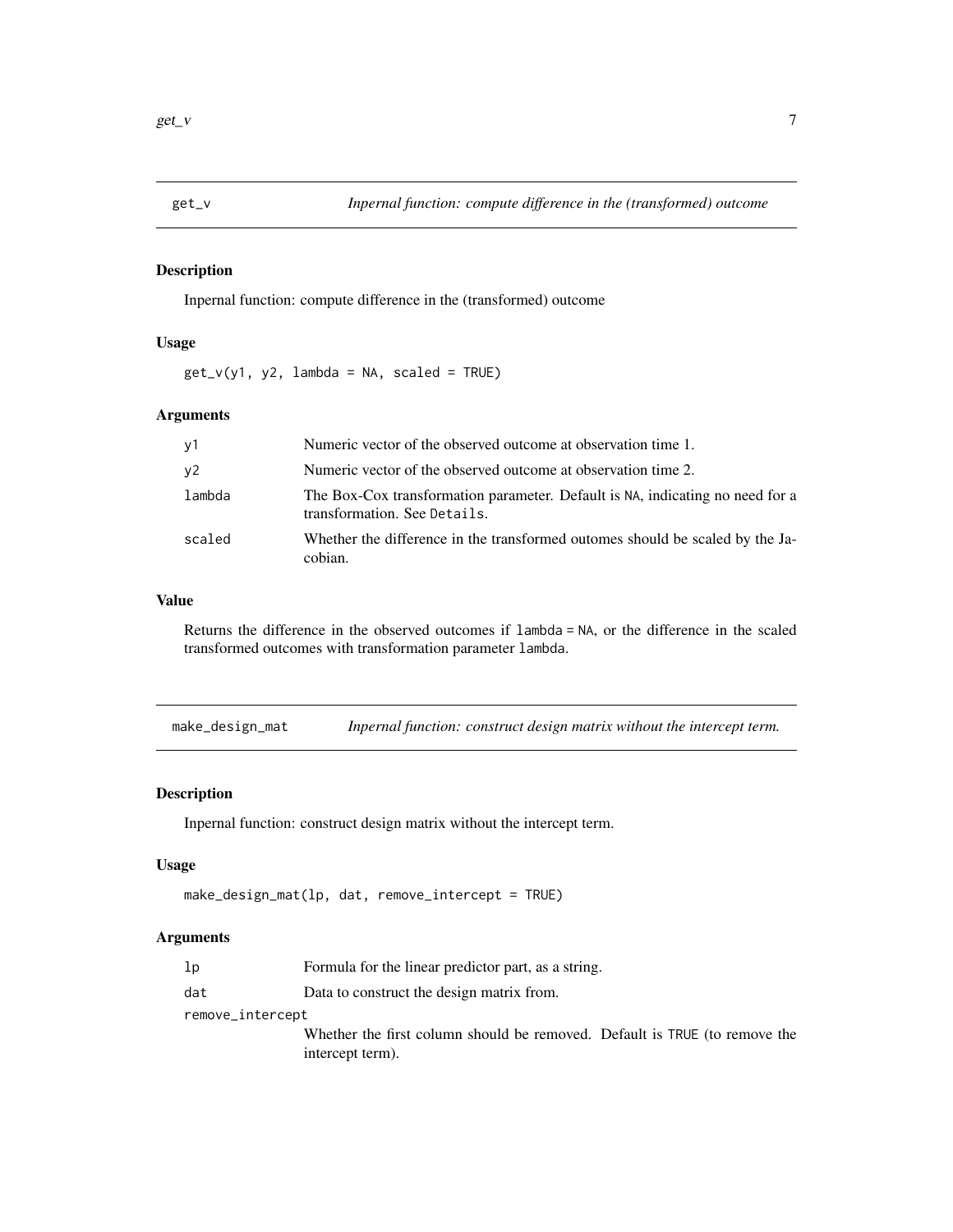#### <span id="page-7-0"></span>Value

Returns a list containing the constructed design matrix and the original variable names. In the column names of the design matrix returned , any : in variable names are replaced with . to avoid computational issues when using the design matrix to fit model.

profile\_llh *Inpernal function: profile log-likelihood of lambda*

#### Description

Inpernal function: profile log-likelihood of lambda

#### Usage

profile\_llh(lambda, beta\_c, y1, y2, design\_mat\_diff)

#### Arguments

| lambda          | The Box-Cox transformation parameter. Default is NA, indicating no need for a<br>transformation. See Details. |
|-----------------|---------------------------------------------------------------------------------------------------------------|
| beta_c          | Numeric vector of Step 1 estimates.                                                                           |
| y1              | Numeric vector of the observed outcome at observation time 1.                                                 |
| y2              | Numeric vector of the observed outcome at observation time 2.                                                 |
| design_mat_diff |                                                                                                               |
|                 | Numeric matrix of the design matrix for difference.                                                           |

#### Value

Returns the profile log likelihood (not the negative value).

| update_estimate | Inpernal function: update Step 1 estimates to obtain linear exposure |
|-----------------|----------------------------------------------------------------------|
|                 | effect on (transformed) outcome                                      |

#### Description

Inpernal function: update Step 1 estimates to obtain linear exposure effect on (transformed) outcome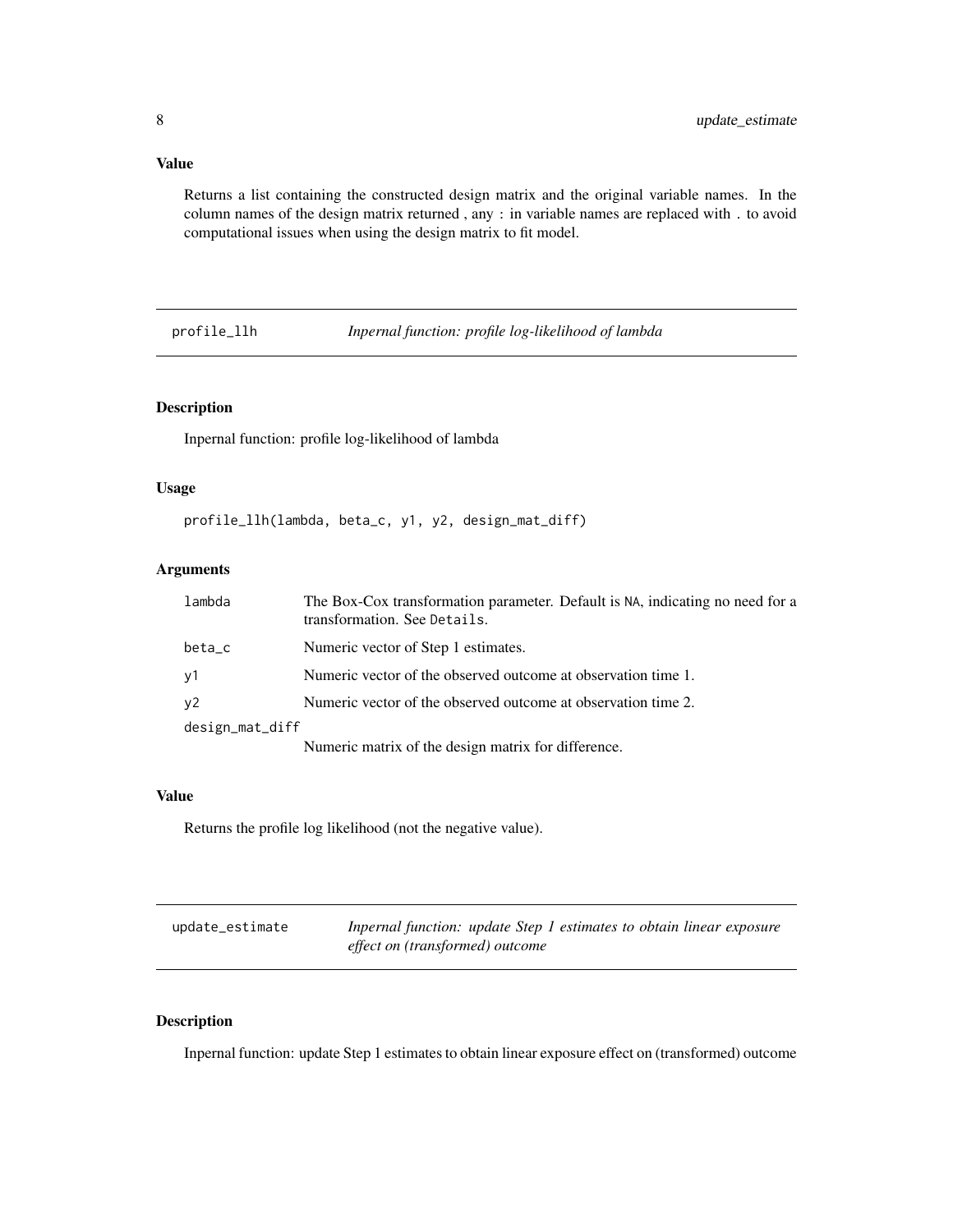update\_estimate 9

#### Usage

```
update_estimate(
 y1_name,
 y2_name,
 var_names = NULL,
  dat_diff,
  res_step1,
  transform = FALSE
)
```
#### Arguments

| y1_name    | Name of observed outcome at observation time 1.              |
|------------|--------------------------------------------------------------|
| $y2$ _name | Name of observed outcome at observation time 2.              |
| var_names  | Variable names for the estimates.                            |
| dat_diff   | A data. frame containing the difference data.                |
| res_step1  | Results from Step 1 of the workflow.                         |
| transform  | Whether the outcome should be transformed. Default is FALSE. |

#### Value

Returns a list: a data.frame summarising the estimated linear exposure effect, the estimated standard deviation of the error terms from the difference model, the covariance matrix of the estimated exposure effects, a data.frame summarising the estimated transforamtion parameter, and the residuals.